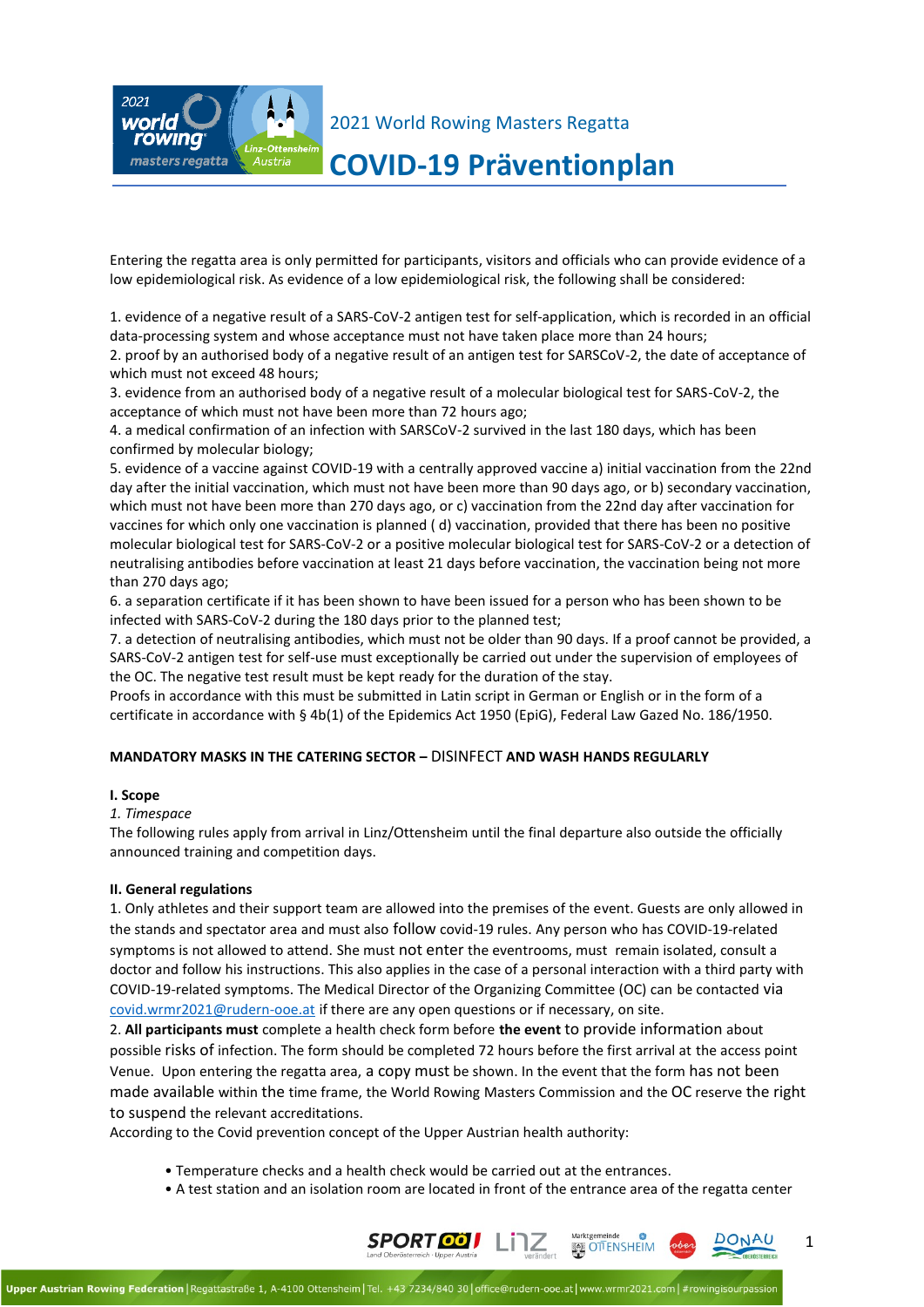• Each participant should keep a COVID diary and document all the people they meet during theday. This is important for contact tracing.

3. If the participants get Covid-19-related symptoms or have questions after arriving in Linz/Ottensheim by the end of the event, the athletes are obliged to immediately contact covid.wrmr2021@rudern-ooe.at or Dr. Eva Grohmann – mobile: +43 676/70 129 56 or

Elisabeth Dittrich, MA - mobile: +43 676/68 33 585.

4. If Covid-19-related symptoms occur during the stay or within 14 days of departure, athletes are required to contact the OC accordingly over **[covid.wrmr2021@rudern-ooe.at.](mailto:covid.wrmr2021@rudern-ooe.at)**

5. In case of confirmed infection during or within 14 days of the event, the OK accordingly informs all participants.

6. Common Covid-19 related symptoms include fever, dry cough, sore throat, odor disturbance, diarrhea, fatigue, headache and shortness of breath.

7. Wearing a mouth-nose protection is mandatory in the catering and catering tent.

8. Everyone is obliged to adhere to the general rules of personal hygiene, including regular disinfection of thehands and compliance with sneezing etiquette. Adequate hand sanitizers are provided by the OC.

9. In the event of repeated violations of this Covid Protection Plan, the World Rowing Masters Commission and the OC reserve the right to revoke the participant's accreditation and expel the participant from the event site. 10. In order to reduce points of contact/contact, all doors are kept open with the exception of the doors to the sanitary facilities and the fire doors.

11. The following places of general use are regularly cleaned and disinfected in frequently visited areas:

- door handles and doorknobs,
- handrails,
- light switch,

• additional grip zones, e.B. water dispensers.

The cleaning and disinfection activities are documented in a cleaning protocol.

12. The OC appoints a dedicated contact person for external communication on infection-related topics. All publications and explanations must be approved by this contact in close coordination with the World Rowing Manager.

#### **III. Special arrangements**

#### **1. Registration Center**

a) The regatta office can be contacted by post during the official opening hours office@rudern-ooe.at or (Number to be published later) to reduce personal interaction.

b) Crew change forms can be used electronically via office@rudern-ooe.at

c) Medical substitution forms must be submitted in person to the FISA body.

d) Access to the floors of the regatta office is only possible after registration at the information desk and allowed in the company of OC employees. This does not apply to representatives of FISA or members of the OC.

e) Those waiting must remain in the entrance area next to the information desk.

f) All counters in the regatta office are secured with sneeze protective walls.

#### **2. Info switch**

a) The Info Desk may be closed during the entire event. All information is shared paperlessly via official communication channels – websites: worldrowing.com, wrmr2020.com and WRMR 2021 Mobile App for iOS and Android.

#### **3. Boat storage**

a) Any group formation of the participants in the boat camp is to be avoided.

b) Therefore, all boats participating in the event will be distributed over the available boat stands.

(c) regular inspection tours shall be carried out to ensure compliance with the minimum distance requirements.

d) carry out hand disinfection and surfaces disinfection regularly.

### **4. Bag Drop**

a) The volunteers at the Bag Drop wear both a mouth-nose protection and rubber gloves.

(b) special waiting points shall be marked to ensure compliance with the minimum distance requirements. c) The disinfection of the hands with the hand sanitizers provided by the OC is the area when entering and leaving.

d) Hand disinfection and surface disinfection



2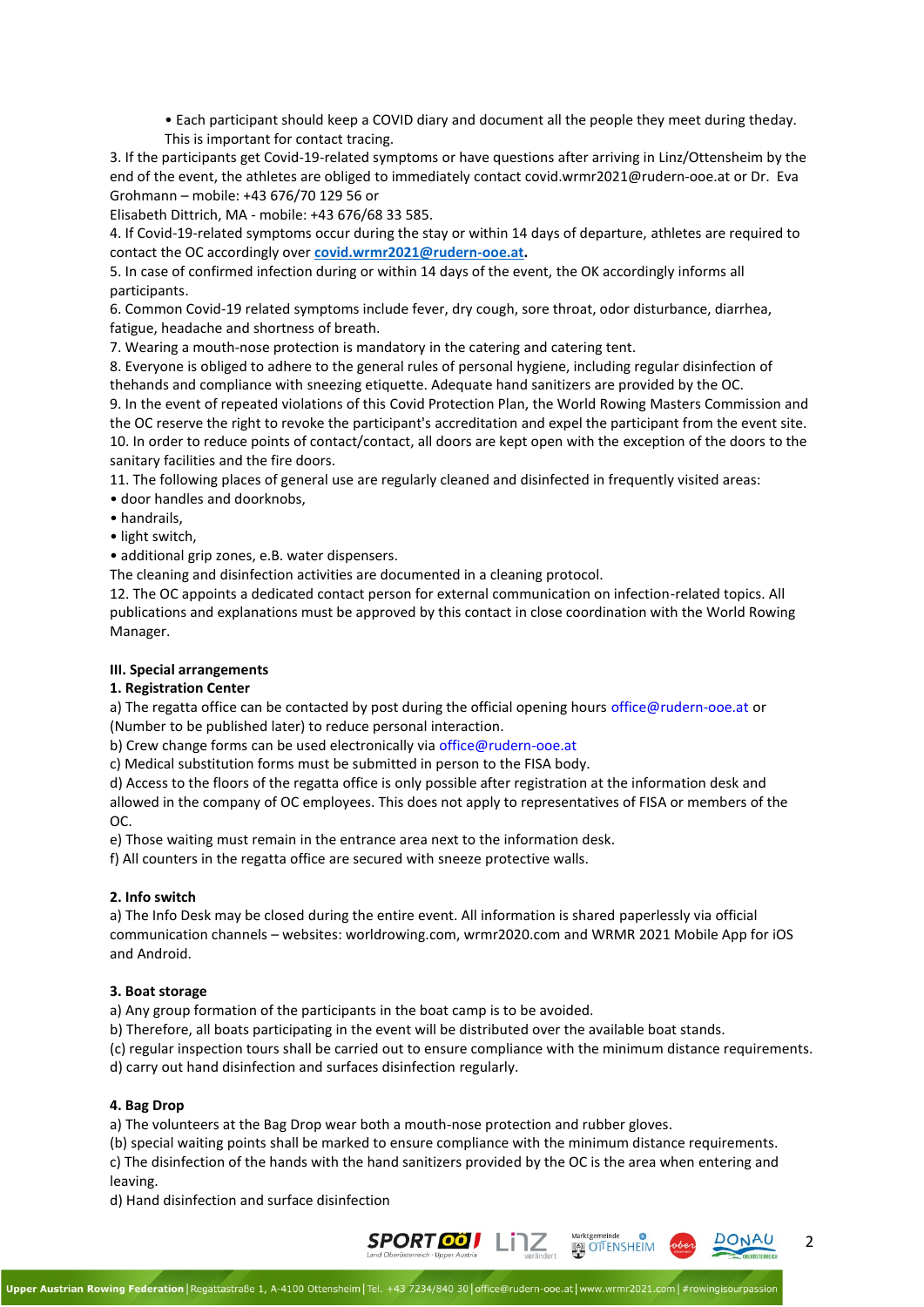#### **5. Sanitary facilities**

a) The changing rooms and showers may be closed throughout the event. This depends on the local regulations at the time of the event.

b) Toilets are cleaned and disinfected every 2 hours.

c) The cleaning and disinfection activities are documented in a cleaning protocol.

d) Showering at the venue is not allowed

#### **6. Motorboats**

a) The driver is responsible for disinfecting the steering wheel and the gear lever at the start of the shift. (b) The driver shall be the arbiter for the disinfection of the flags, the bell and the paper holder in the event of a change. The megafon mustbe cleaned and disinfected every time after use.

#### **7. Victory ceremonies**

a) The medals are handed over without contact. The compartments are prepared so that a crew member can pick them up without having to get out of the boat.

b) The medal bowls are cleaned and disinfected after each award ceremony.

c) Recognition gestures, e.B. shaking hands, must be avoided.

(d) crews must comply with minimum distance requirements from other crews during group photographs.

#### **8. Time Systems and Installations**

a) The desks for the time measurement of split and end times are divided into several rooms around the Eto ensure compliance with the minimum distance requirements.

b) Input devices must be disinfected after each change of user.

#### **9. Catering**

a) Only a limited number of persons may be present in the catering tent at the same time. People are assigned to specific slots to ensure compliance with this rule. People are not allowed to enter the catering tent outside their individually assigned timeslots.

b) The disinfection of the hands with the hand disinfectants provided by the OC is mandatory when entering and leavingthecatering tent.

c) Self-service is not permitted for the receipt of meals. The food containers are secured with sneezing walls.

(d) special waiting points are marked to ensure compliance with the minimum distance requirements.

(e) compliance with the minimum distance requirements must be ensured at the tables.

#### **10. Media**

a) Table and chairs are set up by the OC to ensure compliance with the minimum distance regulations.

#### **11. Start**

a) Boat holder:

aa) The boat owners are transported in several buses to ensure compliance with the minimum distance regulations.

bb) the boat owners enter the starting bridge one after the other in the order of their designated lanes, starting with the most distant trace. Leaving the starting bridge is done in reverse order.

cc) Wearing a mouth-nose protection (FFP2 mask) is mandatory for all boat owners.

b) Starter

In principle, wearing a mouth-nose protection (FFP2 mask) is also mandatory for the starter. He/she could remove the mouth-nose protection (FFP2 mask) while talking to the rowers to improve communication and audibility.

(c) Orientation

aa) The judge at the start and the judge must comply with the minimum distance provisions within the Aligning hut comply.

bb) Between the organizer and the arbitratorat the start, a sneeze protection is installed.

#### **12. Warm-up area**

a) The ergos in the warm-up area are installed by the OC in order to ensure compliance with the minimum distance